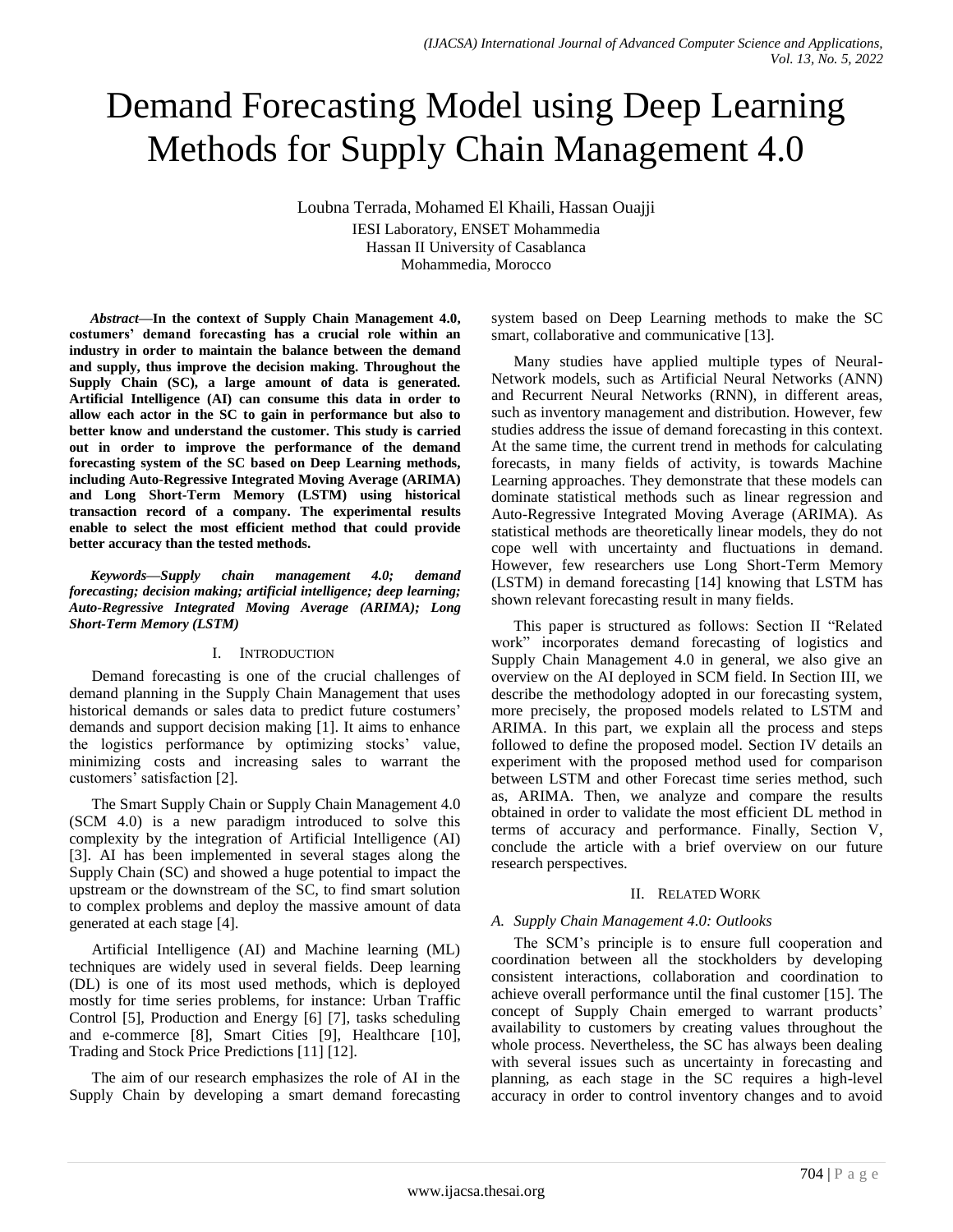over-stocks and stock-outs. In the literature, this phenomenon is called "Bullwhip effect" [2]. The classic forecasting methods, implemented in many industries, have reached their limits. They are not able to deal with fluctuations in demand or take into account of the complexity of increasingly connected SC networks. Consequently, companies should migrate to intelligent systems and move towards a Smart Supply Chain Management.

According to the literature SCM 4.0 is defined as the interaction between advanced digital technologies and SCM, such as; Big Data, Artificial Intelligence, Cloud Computing, and Blockchain. Researchers have addressed the sustainability challenge through SCM4.0 and showed the impact of digital transformation technologies on SC sustainability to warrant better customers' experiences. Researchers proposed also a SCM4.0 Framework to define the main key topics of this field and the components for its development [3] as shown in Fig. 1.

# *B. Supply Chain Management 4.0: Challenges*

SCM is facing many challenges, such as, demand forecast uncertainty. The latter has a significant effect on planning systems, uncertain demand leads to regular updating of system parameters and regular changing of targets [16]. It can be presented as the range in which the actual demand will continue. The forecast will very rarely be accurate. However, it gives a good idea of the actual demand. Thus, by adding this confidence interval to the forecast, we obtain more accurate information on the likely value of demands. This confidence interval will then be modelled on the product history in order to match reality as closely as possible. Moreover, this error is due to two effects: the quantity or the delay inconsistency. However, both cases have the same consequences: excess stock or shortage. In addition, these consequences can become even more serious when they are amplified by the "Bullwhip effect" [17]. This effect, illustrated in Fig. 2, describes the phenomenon whereby a small variation in demand at customer level will tend to increase throughout the Supply Chain, consequently, their operation inefficiency.



Fig. 1. Supply Chain Management 4.0 Framework.



Fig. 2. Demand Distortion in the Supply Chain.

Thus, an intelligent demand forecasting system based on AI is the only solution to deal with the demand variation and then minimize the Bullwhip effect. This phenomenon is due to the Lead-time between the order and the delivery of goods, and Forecast changes that might occur. Each order has to adapt not only to fluctuations in demand during the current period, but also to changes in the level of predicted demand in the lead-time [18].

There are various AI methods used in demand prediction techniques in the literature. Deep Learning shows better performance and results in terms of forecasting comparing to other methods. Although the forecasting based only on the historical data of manufacturing demand is achievable, the accuracy of the prediction results is considerably lower than when taking into account multiple factors [19]. Researchers set up strategies of the exponential forecasting framework for sales forecasting in order to optimize manufacturing planning and inventory [20]. Therefore, our aim is to forecast future demands based on historical data coming from past manufacturer orders and retailers' demands based on customers' requirements, just enough time in advance to compensate for manufacturer Lead-times.

In the literature, researchers used several ML and DL methods to develop the accuracy of demand forecasting. Abbasimehr et al. used multi-layers LSTM method to compare with other time series forecasting methods, such as K-nearest neighbors (KNN), exponential smoothing (ETS), Auto-Regressive Integrated Moving Average (ARIMA), Support Vector Machines (SVM), Recurrent Neural Network (RNN), Artificial Neural Network (ANN) and Long-Short Term Memory (LSTM). The results of this study shows that LSTM method is more efficient compared to the tested methods with regards to performance measures [21]. Zixin et al. used LSTM, and Grey Model (GM) models in order to predict the future values based on historical data and the total industrial value. The Statistical Yearbook of GD was selected to represent the demand of the manufacturing industry. Other indicators are from this statistical yearbook from 2005 to 2020. The experiment shows that LSTM has excellent results in the previous comparative experiments. The GM model is the classic model in the field of Auto-regression. Nevertheless,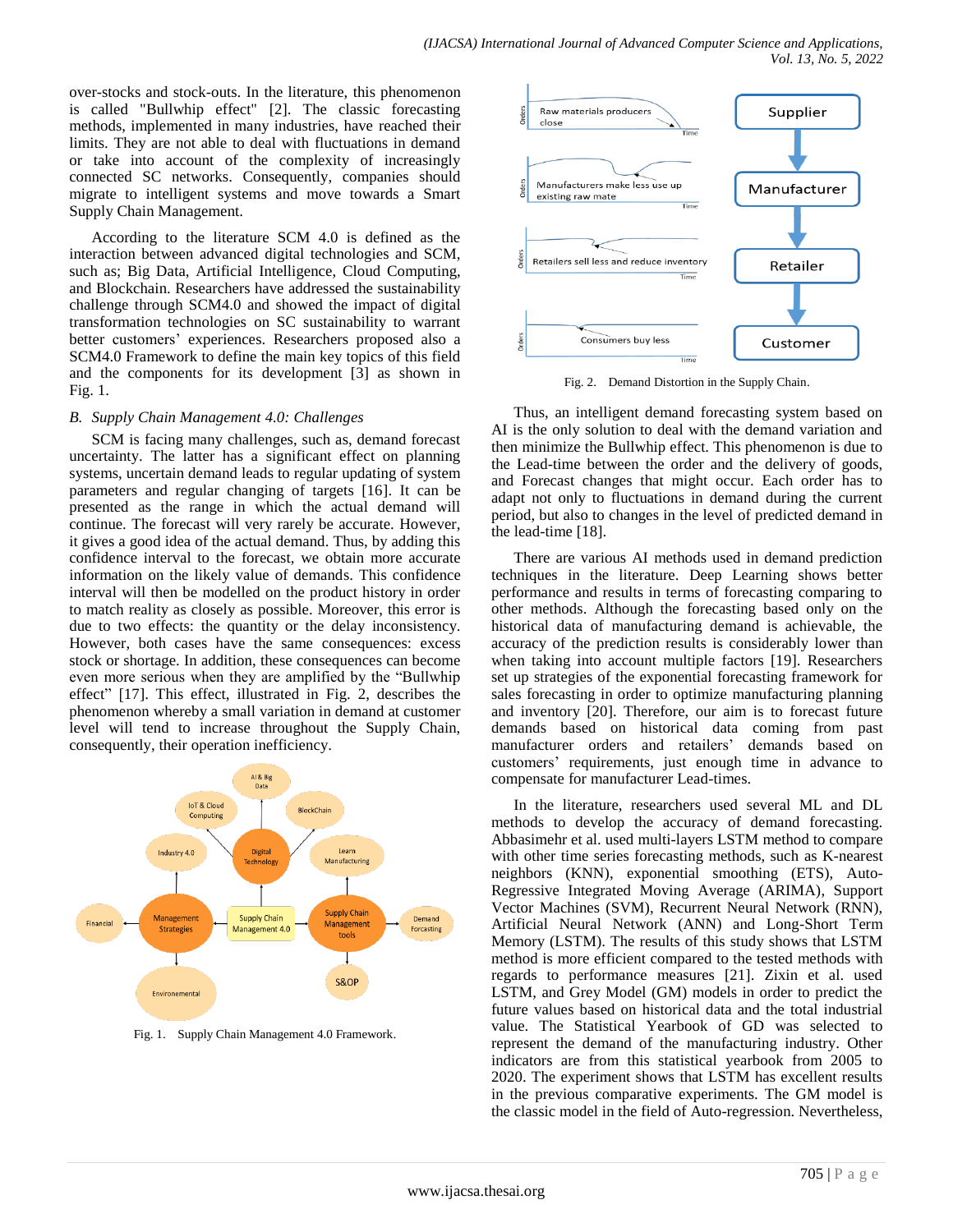it does not give accurate results, which is significantly lower than the forecasting results given by LSTM considering multiple factors [19]. A study conducted by Raizada et al. is based on a comparative analysis of several Supervised Machine Learning algorithms, such as, Support Vector Machine (SVM), Random Forest Regression, K-NN Algorithm and Extra Tree Regression to build a forecasting model for future sales of 45 retail outlets of Walmart store in India. The study shows that that Extra Tree Regression Technique is the most efficient model to predict the sales for the selected dataset; however the predictions obtained from the algorithm may vary based on the variance in training data [22]. Jiaxing et al. compared the performance of classical forecasting models and the latest developing forecasting technologies for perishable products and non-perishable items of a large grocery retailer. The Authors made a comparison in terms of performance and accuracy between many algorithms, such as: ARIMA, SVM, RNN and LSTM. The study shows that SVM, RNN and LSTM have a high predictive performance to for perishable products, whereas ARIMA is outstanding in the runtime and LSTM is the most efficient method to deal with non-perishable items due to its advanced prediction performance [23].

There are several ways to apply demand forecasting. In general, the forecasts fluctuations depends on the model used. Using multiple forecasting models could also highlight differences in forecasts. These differences may indicate the need for more research or better data input.

According to the findings, we assume that LSTM and ARIMA are the most efficient Deep Learning methods to warrant a high accuracy level for demand forecasting in the Supply Chain and to deal with its fluctuation to defeat the bullwhip effect.

# III. PROPOSED METHODOLOGY

# *A. Conceptual Framework Description*

This paper points out that existing research can provide a rich literature for demand forecasting models in manufacturing, to which we can refer for the selection of the prediction model in this research work.

Furthermore, although RNN algorithms are easier to fit complex non-linear relationships, their accuracy is inherently affected by many factors, such as: vanishing Gradient problem. Therefore, Long Short-Term Memory (LSTM) networks are suitable for demand forecasting in manufacturing, and they are the best to deal with vanishing Gradient problem. To verify the accuracy of the LSTM network, various prediction models are used as comparison models [24]. The selected methods will be used according to the SCM Business Process Model Notation (BPMN) [25] illustrated in Fig. 3. To build our generic model we referred to Supply Chain Operations Reference (SCOR) model and we used BPMN as a tool for modelling. We consider a SC BPM where each process is modelled by a separate pool and process chain as follows: Supplier, Manufacturer, Retailer and Customer. The interactions between the four Agents is managed and submitted to several flows and probabilities. The Agents cooperation, collaboration and coordination are

Crucial in the making-decision process, as efforts will only succeed if internal coordination, information exchange and material flow are effective.

# *B. Methods and Materials*

In this sub-section, we give a brief description forecasting models used in our study.

*1) ARIMA:* Auto-Regressive Moving Average (ARIMA) models include three main procedures: Auto-Regression, Integration and Moving Average [26]. ARIMA can perform modeling of several kinds of time series. However, ARIMA's limitation is that it assumes that the given time series is linear [21]. This model will be used in our study to be compared with LSTM to evaluate the efficiency of our proposed forecasting system.

In this process, the parameters of the Auto-Regressive Moving Average (ARIMA) model shown in Equation (1) are determined as *(p)* and *(q),* respectively. An ARIMA model is defined as (*p, d, q*).

- *p:* number of Auto-Regressive terms.
- $\bullet$  *d* : degree of differencing.
- *q*: number of lagged forecast errors in the prediction equation (MA).

$$
Y_{t} = \alpha_1 w_{t-1} + \alpha_2 w_{t-2+\ldots} + \alpha_p w_{t-p} + \varepsilon_t - \theta_1 \varepsilon_{t-1} - \theta_2 \varepsilon_{t-2} - \ldots - \theta_q \varepsilon_{t-q}
$$
 (1)

*2) LSTM:* Long-Short Time Memory (LSTM) method is gradient-based learning algorithm [24]. As illustrated in Fig. 4 [27]. The memory cell's content is modeled by "Forget Gate", "Input Gate" and "Output Gate".



Fig. 3. SCM Business Model Process.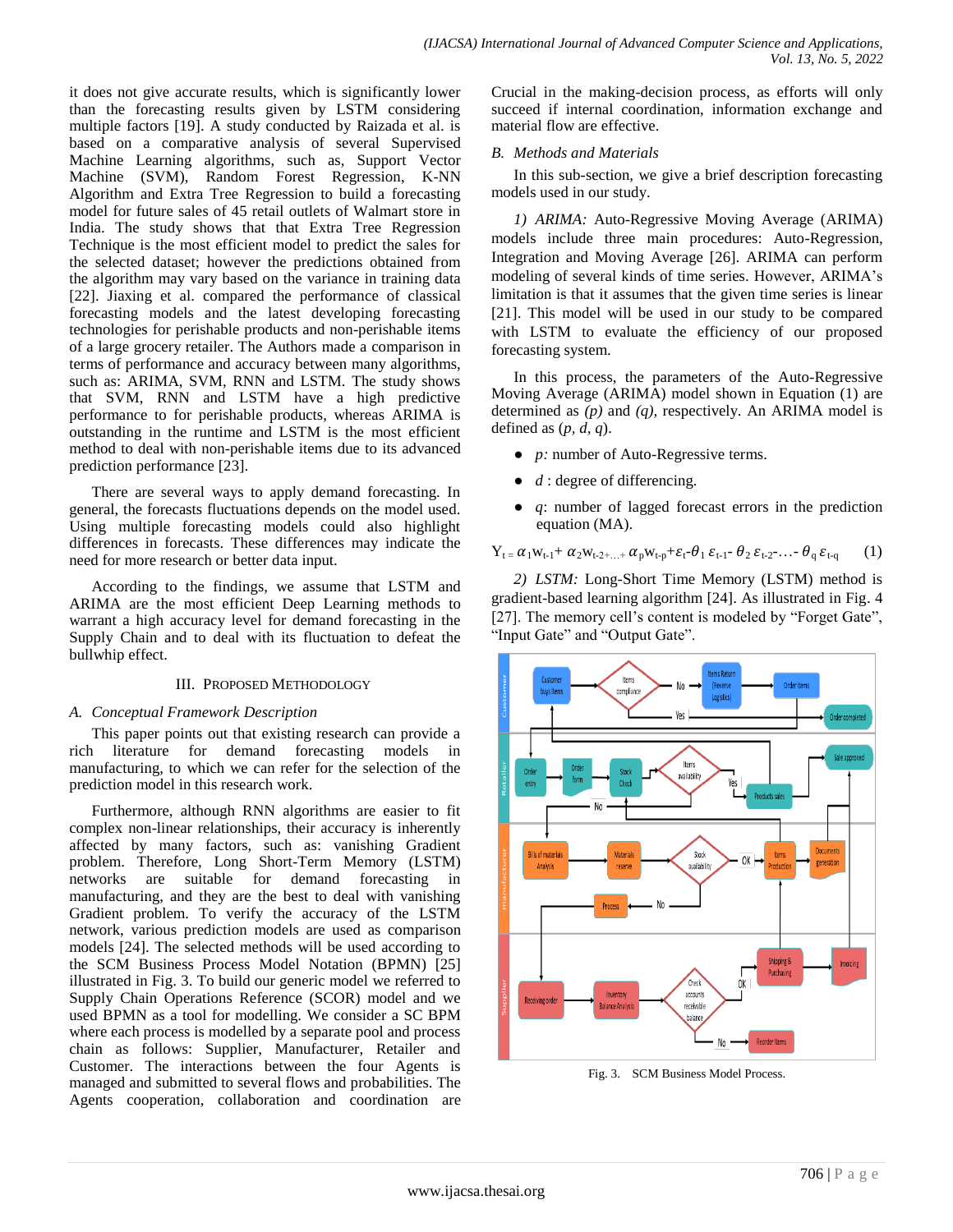

Fig. 4. LSTM Architecture.

LSTM Model notations are as follows:

- $x(t)$ : represents the input value.
- $\bullet$  *h(t-1)* : represents the output value at time t-1.
- $h(t)$ : represents the output value at time t.
- $\bullet$  *c(t-1)*: represents the cell state (memory) at time t-1.
- $c(t)$ : represents the cell state (memory) at time t.
- $i(t)$ : represents the Input Gate.
- $f(t)$ : represents the Forget Gate.
- $o(t)$ : represents the Output Gate.
- $W1$ : represents {Wi, Wf, Wc, Wo} weight matrixes.
- $W2$ : represents {Wih, Wfh, Wch, Woh} the reccurent weights.
- $\bullet$  *b* : represents {bi, bf, bc, bo} biases for the gates.
- $\bullet$   $\sigma$ : represents the Sigmoid function.

Based on  $x(t)$  and  $h(t-1)$  the Forget Gate  $f(t)$  can decide what information will be preserved in the cell state using as inputs using Sigmoid activation  $\sigma$ . The Input Gate i(t) uses the input values  $x(t)$  and  $h(t-1)$  to compute the value of the cell  $c(t)$ . While the Output Gate  $o(t)$  determines the output value h(t) using h(t-1),  $x(t)$  and Sigmoid activation  $\sigma$ , whereas, tanh activation function is used to compute the value of  $c(t-1)$  and multiplies it to get  $h(t-1)$ .

The LSTM cell can be mathematically modelled as follows:

$$
i(t) = \sigma(W_{ih} h_{t-1} + W_i x(t) + b_i)
$$
\n(2)

$$
f(t) = \sigma(W_{fh} h_{t-1} + W_f x(t) + b_f)
$$
\n(3)

$$
c(t) = f_t \cdot c_{t-1} + i_t \tanh(W_c x(t) + W_{ch} h(t-1) + b_c)
$$
 (4)

$$
o(t) = \sigma(W_{oh} h_{t-1} + W_o x(t) + b_o)
$$
\n
$$
(5)
$$

$$
h(t) = o(t).tanh(c(t))
$$
\n(6)

Such that tanh and  $\sigma$  are activation functions. By the evoked iteration and Compute the LSTM output using Equation  $(2)$ – $(6)$ , with the x(t) Input, the model can compute the future value of the Output o(t).

#### *C. Research Framework*

The aim of our research is to select an accurate model for demand forecasting based on the selected Dataset. We deploy the evoked DL methods to select the best time series forecasting model to deal with demand forecasting issues and uncertainty. The proposed methodology is summarized in Fig. 5. The flowchart emphasizes the main steps of our method from the Data collection up to the Output predicted value.

The five main steps of our methodology are detailed in the following sub-sections.

*1) Data collection and pre-processing:* In this research, we use a dataset from Kaggle's competition (https://www. kaggle.com/code/devswaroop/forecastproductsdemand/data) which is suits our proposed generic model. Data collection is a crucial step because the quality and volume of data. It's a success factor of the predictive system. In this case, the data used in this study will be the risk factors of Supply Chain components. This will yield us a table of different Features. The more data we collect, the more accuracy we can get while avoiding over-fitting effect [28].

The inputs selection should be in concordance with the system's objective and problem that we need to solve. In our study, we aim to implement a LSTM based forecasting system to predict demand quantities of a specific product based on past values and compare them with the results obtained through ARIMA. The dataset used in our experiment contains demand quantities of several products from 2011 to 2017. Consequently, the neural network's output is the estimated demand and the previous demand quantities with the month' classification implemented as inputs in the input layer. We load our data into a suitable place for pre-processing before using it on our DL models (see Table I).



Fig. 5. Our Proposed Methodology Flowchart.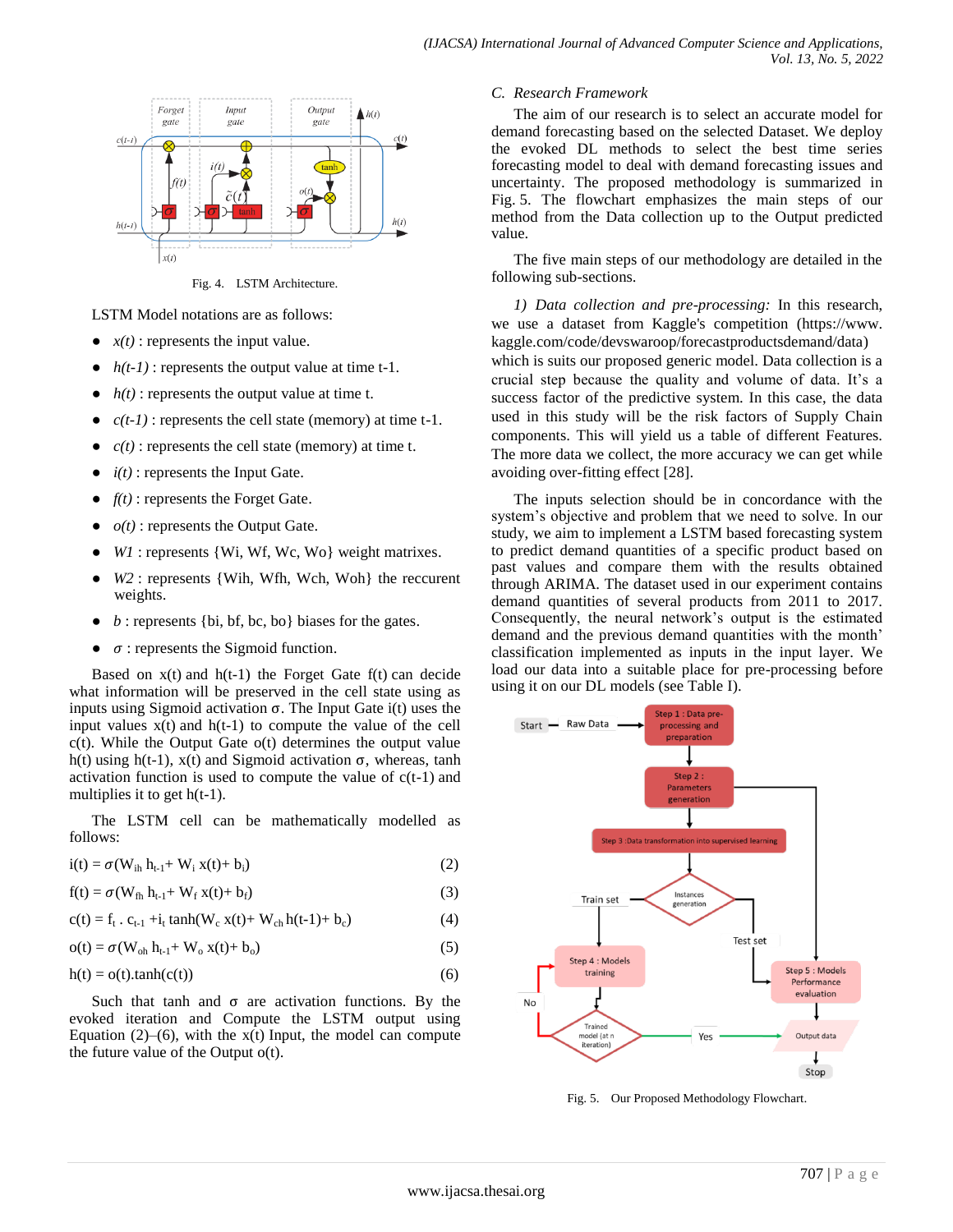TABLE I. DATASET SAMPLE DEPLOYED DURING EXPERIMENTATIONS

|                       | <b>Inputs</b>  | Output               |                    |                |           |                       |
|-----------------------|----------------|----------------------|--------------------|----------------|-----------|-----------------------|
| Quantity<br>per Month | Demand         |                      |                    |                | Warehouse | Demand                |
| Product<br>Category   | X1             | X2                   | X <sup>3</sup>     | X <sub>m</sub> | Average   | Y                     |
| Product1              | $X^1_{-1}$     | $X^1$ <sub>2</sub>   | $X^1$ <sub>3</sub> | $X_{m}^{1}$    |           | $Y_1$                 |
| Product <sub>2</sub>  | $X^2_{-1}$     | $\mathrm{X}_{2}^{2}$ | $X^2$              | $X_{m}^{2}$    | Whse J    | $Y_2$                 |
| Product3              | $X_{-1}^3$     | $\text{X}_2^3$       | $X^3_{3}$          | $X_{m}^{3}$    | Whse S    | $Y_3$                 |
| Product4              | $X_{-1}^4$     | $X_{2}^{4}$          | $X^4$ <sub>3</sub> | $X_{m}^{4}$    |           | $Y_4$                 |
| Product <sub>5</sub>  | $\mathrm{X}^5$ | $\mathrm{X}_{2}^{5}$ | $X^5$ 3            | $X_{m}^{5}$    | Whse_C    | $Y_5$                 |
| Product <sub>6</sub>  | $X^6_{-1}$     | $\mathrm{X}_{2}^{6}$ | $X^6$              | $X_{m}^{6}$    | Whse_A    | ${\rm Y}_6$           |
| $Product_{n}$         | $X_{1}^{n}$    | $X_{2}^{n}$          | $X^n_3$            | $X_{m}^{n}$    |           | $Y^{\rm n}_{\ \rm m}$ |

We split the dataset into two subsets: training set (80%) and Test set (20%). Since the dataset was monthly demand data, 1-month-ahead (one-step-ahead), forecasting was performed. Fig. 6 illustrates the time-series evolution of product demand per month.

To prepare the dataset for the training model, we followed the following steps for missing value processing and convert the original data days into months:

- Remove the missing value: remove lines of missing values from the analysis sample.
- Average interpolation: observe the average instead of the missing values.
- High frequency data: refers to time-series data collected at an extremely fine scale. It could be accurately collected at an efficient rate for analysis.



Fig. 6. Order Demand Evolution from 2011 to 2017.

Fig. 7 illustrates the volume of demand for each product category after data cleaning and removing the outliers.



Fig. 7. Demand Volume per Product Category.

*2) Evaluation criteria:* To measure the performance of the proposed method, we used Mean Squared Error (MSE), Root Mean Square Error (RMSE), Mean Absolute Error (MAE) and Mean Absolute Percentage Error (MAPE) The LSTM and ARIMA were implemented and trained using Scikit-learn package and Keras in Python. For evaluation, we use MSE, RMSE, MAE and MAPE models defined as follows:

$$
MSE = \frac{1}{n} \sum_{t=1}^{n} \frac{1}{n} (y_t - \hat{y}_t)^2
$$
 (7)

RMSE = 
$$
\sqrt{\frac{1}{n} \sum_{t=1}^{n} \frac{1}{n} (y_t - \hat{y}_t)^2}
$$
 (8)

$$
\text{MAE} = \left( \sum_{t=1}^{n} \left| \frac{y_t - \widehat{y_t}}{y_t} \right| \right) \tag{9}
$$

$$
\text{MAPE} = \left(\sum_{t=1}^{n} \left| \frac{y_t - \widehat{y_t}}{y_t} \right| \right) \frac{100}{n} \tag{10}
$$

In Equations (7)-(10),  $y_t$  indicates the real value, whereas  $\hat{y}_t$  is the predicted value, and *n* is the number of forecast periods. The model with the lowest standard value obtained using the above metrics should be selected as the most suitable and efficient model for the dataset.

#### IV. RESULT AND DISCUSSION

In this section, we provide results of our experiment based on the selected dataset.

#### *A. ARIMA Model Findings*

ARIMA Model (*p, d, q*) is implemented using *p* [*0, 1, 2*], *d* [*0, 1, 2*], *q* [*0, 1, 2*] values for the demand data forecasting, and Correlogram test of each of these models were performed apart. Table II indicates the results of several parameters and performance metrics comparison between models. According to the obtained results, the model with a lower error rate is selected as the model with a higher performance level. In this regard, ARIMA (2,2,2) is the model with the lowest MAPE value, thus, it could provide the most accurate forecast among ARIMA models that we performed.

Fig. 8 illustrate the 12 Months forecast data obtained using the model ARIMA (2,2,2) with the lowest error rate value versus actual test data.

TABLE II. ARIMA MODELS CORRELOGRAM RESULTS

| <b>Comparison of ARIMA Models</b> |            |             |            |             |  |  |  |
|-----------------------------------|------------|-------------|------------|-------------|--|--|--|
| <b>ARIMA</b>                      | <b>MSE</b> | <b>RMSE</b> | <b>MAE</b> | <b>MAPE</b> |  |  |  |
| (1,1,1)                           | 3.70       | 608840.38   | 352746.12  | 2.04        |  |  |  |
| (0,1,0)                           | 4.55       | 675233.37   | 420006.19  | 2.27        |  |  |  |
| (1,0,0)                           | 4.25       | 652650.05   | 352531.14  | 2.28        |  |  |  |
| (1,1,0)                           | 4.53       | 673113.87   | 390188.60  | 2.31        |  |  |  |
| (1,0,1)                           | 4.19       | 648035.65   | 356377.35  | 2.27        |  |  |  |
| (0,0,2)                           | 4.19       | 647642.11   | 350322.06  | 2.24        |  |  |  |
| (2,2,2)                           | 1.67       | 408946.67   | 317530.90  | 0.75        |  |  |  |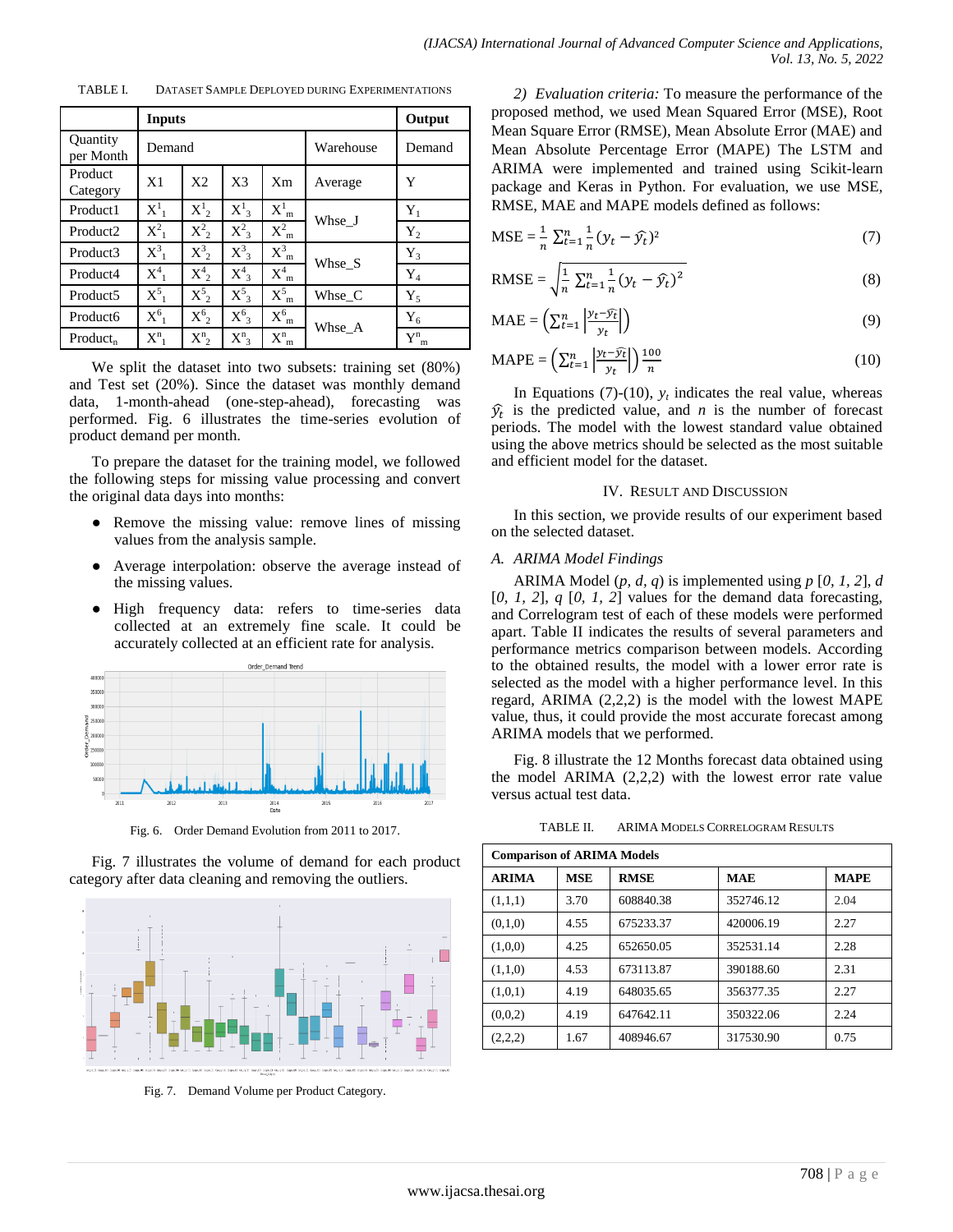

Fig. 8. ARIMA (2, 2, 2) Model and Dataset Comparison Chart.



Fig. 9. ARIMA (0,1,0) Model and Dataset Comparison Chart.

Analysis of Fig. 8 and 9 shows that monthly demands values obtained from real data and estimated studies have veering structure and the deviation is not excessive. The efficiency of the model could be seen more clearly in the graph, than the similarity of breakpoint directions and the approximation of the data. The model used here produces values that are very close to the real data with an error of 0.75 MAPE. This situation suggests that the model used in this experiment was compliant.

#### *B. LSTM Model Findings*

In the second experiment, LSTM was trained with the dataset, using Python with KERAS. We run the LSTM model on the monthly demands of the products listed between 2011 and 2017, as done in the ARIMA model. We tried different epoch numbers in the training process, thus, we examined the error values results. The error rates obtained from epoch numbers according to the training combinations performed are indicated in Fig. 10.



Fig. 10. Train Plot and Test Loss during LSTM Model Training.

According to the obtained results, LSTM model has managed to provide reliable results with the used data. It produced a lower error value compared to the ARIMA model with Epoch 500 with MSE and MAPE.

#### *C. ARIMA versus LSTM*

The time series data used in this experiment is monthly data. The Demand forecasting was performed using different models: ARIMA and LSTM.

Our aim is to train the models to select the best that can provide better accuracy for the used dataset and to compare the models' performance.

In Table III, we indicate the MSE values of ARIMA and LSTM calculated as 1.67 and 1.12 respectively. Considering the MSE and MAPE values, we assume that LSTM is the model suitable to the used dataset and could provide better results in terms of products demand prediction.

In this study, a forecasting was carried out for monthly housing data demand with the selected dataset using the DL methods evoked previously. The data in question was not only computed by being processed in the program just once, but the model was trained multiple times until realistic and reliable values were obtained. According to Table III, the error values that depict the performance metrics, for each method are considerably low. The forecasting accuracy in demand for retailers and manufacturer, with regards to a more balanced supply and demand, will provide reliable information and visibility on the future demand, thus help the Supply Chain stockholders in the making-decision process. The aim is to transform the traditional SCM into Smart Supply Chain Management. In addition, the method and dataset used in our experiment is matching the generic model that we proposed and might be applied by any company despite its size and environment anywhere in the world, because it does not consider a specific situation in the economic environment where the forecasting is made. In this respect, we proposed a generic model which is "oriented-Agent" [29] and also "oriented-process" based on SCOR and using BPMN as a modelling tool. Many different methods could be deployed for forecasting and it may be possible to provide different results from each method [30]. In this purpose, we used two methods in our study and the results obtained from each method were compared in terms of their proximity to the real values. According to the performance metrics of the forecasting models, we deduce that LSTM is more efficient and could provide better results. The demand forecasting is a crucial step in the upstream Supply Chain; it aims to control the Bullwhip effect and also to enhance the Key Performance throughout the Supply Chain from the supplier up to the final customer [31].

TABLE III. PERFORMANCE METRICS COMPARISON BETWEEN LSTM AND ARIMA

| <b>Applied method</b>             | <b>MSE</b> | <b>RMSE</b> | <b>MAE</b> | <b>MAPE</b> |
|-----------------------------------|------------|-------------|------------|-------------|
| Auto-Regressive<br>Moving Average | 1.67       | 408946.67   | 317530.90  | 0.75        |
| Long-Short Time<br>Memory         | 1.12       | 3421527.86  | 3375479.27 | 0.65        |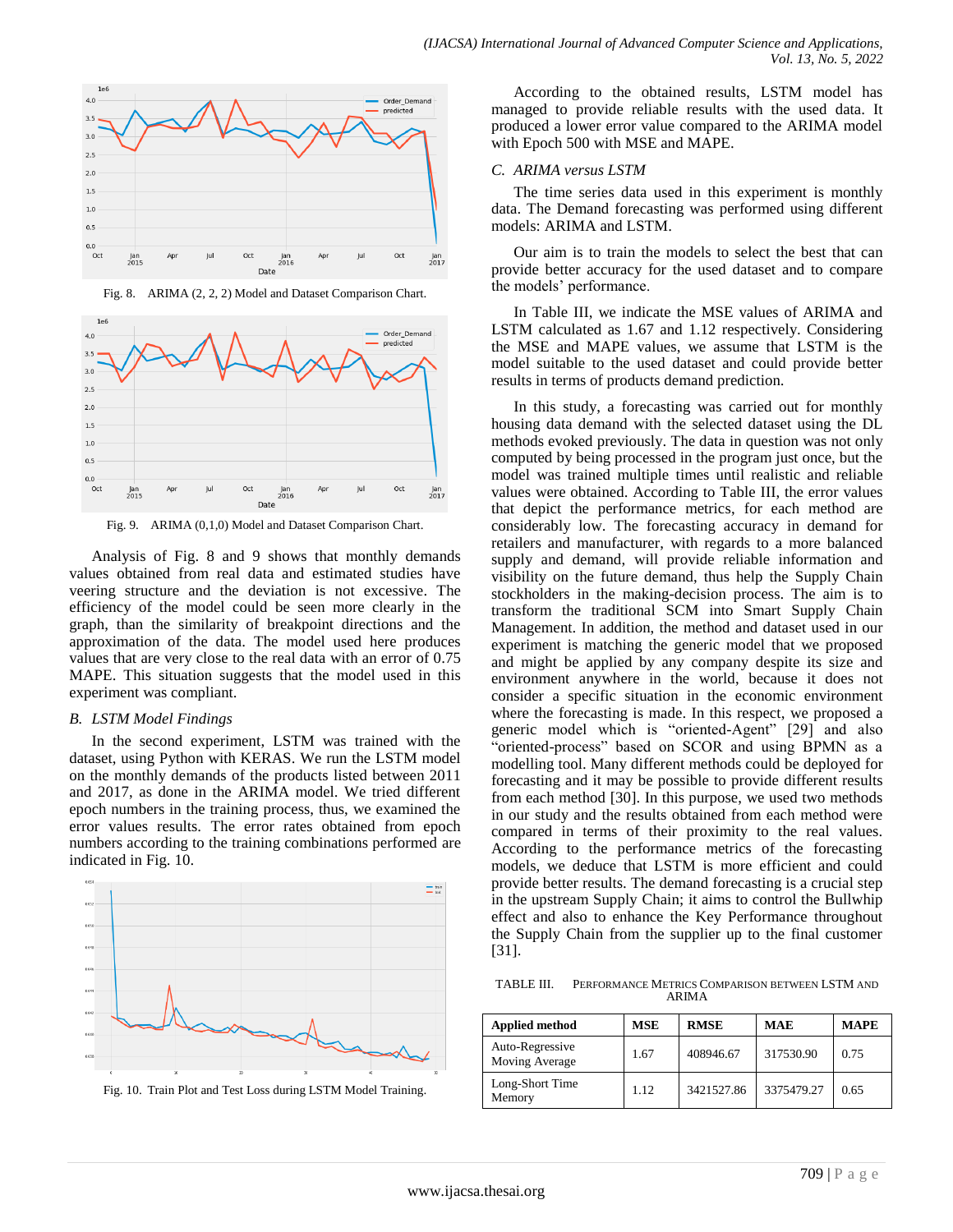#### V. CONCLUSION

In this paper, we focused on one of the main Supply Chain issues related to decision-making, fluctuation and uncertainty of information flow and demand; we have focused on the "Bullwhip effect" phenomenon in order to propose advanced solutions to reduce it. Accurate forecasts are mandatory to improve the performance key indicators of the Supply Chain. Providing a wider range of data, information sharing and collaborative forecasting are crucial in order to enable the supply chain to increase profitability and minimize waste or delays. Similarly, negative data could also lead to downward changes in the statistical forecasts, which could lead to downward changes in forecasting.

In our case study, we deployed two Deep Learning models ARIMA and LSTM, to build our demand forecasting system and to deal with regression problems. We used a dataset collected from Kaggle whose Features correspond best to the generic model of Supply Chain that we proposed which is "Agent-oriented" and "process-oriented". Our experiment and training have shown that multi-layer LSTM gives estimated values closer to reality than those obtained by ARIMA. In particular, LSTM models perform better because they allow better persistence of information compared to classical RNNs and ARIMA, due to the information transmission over time by the hidden state called the "cell state". The aim of our approach is to maintain the balance between the supply and demand in the Supply Chain, thus, incorporate intelligent predicting system using AI, which is a crucial component of Supply Chain Management 4.0.

As perspective of this study, we will propose a Hybrid forecasting model based on ARIMA and LSTM to enhance the performance of our predicting system and improve the accuracy of the results.

#### **REFERENCES**

- [1] J. Feizabadi, "Machine learning demand forecasting and supply chain performance," International Journal of Logistics Research and Applications, vol. 25, no. 2, pp. 119–142, Feb. 2022, doi: 10.1080/13675567.2020.1803246.
- [2] E. Hofmann and E. Rutschmann, "Big data analytics and demand forecasting in supply chains: a conceptual analysis," IJLM, vol. 29, no. 2, pp. 739–766, May 2018, doi: 10.1108/IJLM-04-2017-0088.
- [3] K. Zekhnini, A. Cherrafi, I. Bouhaddou, Y. Benghabrit, and J. A. Garza-Reyes, "Supply chain management 4.0: a literature review and research framework," BIJ, vol. 28, no. 2, pp. 465–501, Sep. 2020, doi: 10.1108/BIJ-04-2020-0156.
- [4] H. Min, "Artificial intelligence in supply chain management: theory and applications," International Journal of Logistics Research and Applications, vol. 13, no. 1, pp. 13–39, Feb. 2010, doi: 10.1080/13675560902736537.
- [5] M. El Khaili, L. Terrada, H. Ouajji, and A. Daaif, "Towards a Green Supply Chain Based on Smart Urban Traffic Using Deep Learning Approach," Stat., optim. inf. comput., vol. 10, no. 1, pp. 25–44, Feb. 2022, doi: 10.19139/soic-2310-5070-1203.
- [6] F. Abdullayeva and Y. Imamverdiyev, "Development of Oil Production Forecasting Method based on Deep Learning," Stat., optim. inf. comput., vol. 7, no. 4, pp. 826–839, Dec. 2019, doi: 10.19139/soic-2310-5070- 651.
- [7] G. H. Alraddadi and M. T. B. Othman, "Development of an Efficient Electricity Consumption Prediction Model using Machine Learning Techniques," IJACSA, vol. 13, no. 1, 2022, doi: 10.14569/IJACSA.2022.0130147.
- [8] Y. Issaoui, A. Khiat, A. Bahnasse, and H. Ouajji, "An Advanced LSTM Model for Optimal Scheduling in Smart Logistic Environment: E-Commerce Case," IEEE Access, vol. 9, pp. 126337–126356, 2021, doi: 10.1109/ACCESS.2021.3111306.
- [9] M. El Khaili, L. Terrada, A. Daaif, and H. Ouajji, "Smart Urban Traffic Management for an Efficient Smart City," in Explainable Artificial Intelligence for Smart Cities, 1st ed., Boca Raton: CRC Press, 2021, pp. 197–222. doi: 10.1201/9781003172772-11.
- [10] O. Terrada, B. Cherradi, A. Raihani, and O. Bouattane, "A novel medical diagnosis support system for predicting patients with atherosclerosis diseases," Informatics in Medicine Unlocked, vol. 21, p. 100483, 2020, doi: 10.1016/j.imu.2020.100483.
- [11] Y. Touzani and K. Douzi, "An LSTM and GRU based trading strategy adapted to the Moroccan market," J Big Data, vol. 8, no. 1, p. 126, Dec. 2021, doi: 10.1186/s40537-021-00512-z.
- [12] M.-L. Thormann, J. Farchmin, C. Weisser, R.-M. Kruse, B. Säfken, and A. Silbersdorff, "Stock Price Predictions with LSTM Neural Networks and Twitter Sentiment," Stat., optim. inf. comput., vol. 9, no. 2, pp. 268– 287, May 2021, doi: 10.19139/soic-2310-5070-1202.
- [13] L. Terrada, J. Bakkoury, M. El Khaili, and A. Khiat, "Collaborative and Communicative Logistics Flows Management Using the Internet of Things," in Lecture Notes in Real-Time Intelligent Systems, vol. 756, J. Mizera-Pietraszko, P. Pichappan, and L. Mohamed, Eds. Cham: Springer International Publishing, 2019, pp. 216–224. doi: 10.1007/978- 3-319-91337-7\_21.
- [14] T. Weng, W. Liu, and J. Xiao, "Supply chain sales forecasting based on lightGBM and LSTM combination model," IMDS, vol. 120, no. 2, pp. 265–279, Sep. 2019, doi: 10.1108/IMDS-03-2019-0170.
- [15] L. Terrada, A. Alloubane, J. Bakkoury, and M. E. Khaili, "IoT contribution in Supply Chain Management for Enhancing Performance Indicators," in 2018 International Conference on Electronics, Control, Optimization and Computer Science (ICECOCS), Kenitra, Dec. 2018, pp. 1–5. doi: 10.1109/ICECOCS.2018.8610517.
- [16] M. C. Cooper, "Issues in Supply Chain Management," Industrial Marketing Management, vol. 29, no. 1, pp. 65–83, Jan. 2000, doi: 10.1016/S0019-8501(99)00113-3.
- [17] H. L. Lee, V. Padmanabhan, and S. Whang, "Information Distortion in a Supply Chain: The Bullwhip Effect," Management Science, vol. 43, no. 4, pp. 546–558, Apr. 1997, doi: 10.1287/mnsc.43.4.546.
- [18] K. Gilbert, "An ARIMA Supply Chain Model," Management Science, vol. 51, no. 2, pp. 305–310, Feb. 2005, doi: 10.1287/mnsc.1040.0308.
- [19] Z. Dou, Y. Sun, Y. Zhang, T. Wang, C. Wu, and S. Fan, "Regional Manufacturing Industry Demand Forecasting: A Deep Learning Approach," Applied Sciences, vol. 11, no. 13, p. 6199, Jul. 2021, doi: 10.3390/app11136199.
- [20] H. Younis, B. Sundarakani, and M. Alsharairi, "Applications of artificial intelligence and machine learning within supply chains:systematic review and future research directions," JM2, Aug. 2021, doi: 10.1108/JM2-12-2020-0322.
- [21] H. Abbasimehr, M. Shabani, and M. Yousefi, "An optimized model using LSTM network for demand forecasting," Computers & Industrial Engineering, vol. 143, p. 106435, May 2020, doi: 10.1016/j.cie.2020.106435.
- [22] S. Raizada and J. R. Saini, "Comparative Analysis of Supervised Machine Learning Techniques for Sales Forecasting," IJACSA, vol. 12, no. 11, 2021, doi: 10.14569/IJACSA.2021.0121112.
- [23] J. Wang, G. O. Liu, and L. Liu, "A Selection of Advanced Technologies for Demand Forecasting in the Retail Industry," in 2019 IEEE 4th International Conference on Big Data Analytics (ICBDA), Suzhou, China, Mar. 2019, pp. 317–320. doi: 10.1109/ICBDA.2019.8713196.
- [24] S. Hochreiter and J. Schmidhuber, "Long Short-Term Memory," Neural Computation, vol. 9, no. 8, pp. 1735–1780, Nov. 1997, doi: 10.1162/neco.1997.9.8.1735.
- [25] K. Grzybowska and G. Kovács, "The modelling and design process of coordination mechanisms in the supply chain," Journal of Applied Logic, vol. 24, pp. 25–38, Nov. 2017, doi: 10.1016/j.jal.2016.11.011.
- [26] G. E. P. Box, G. M. Jenkins, G. C. Reinsel, and G. M. Ljung, Time series analysis: forecasting and control, Fifth edition. Hoboken, New Jersey: John Wiley & Sons, Inc, 2016.